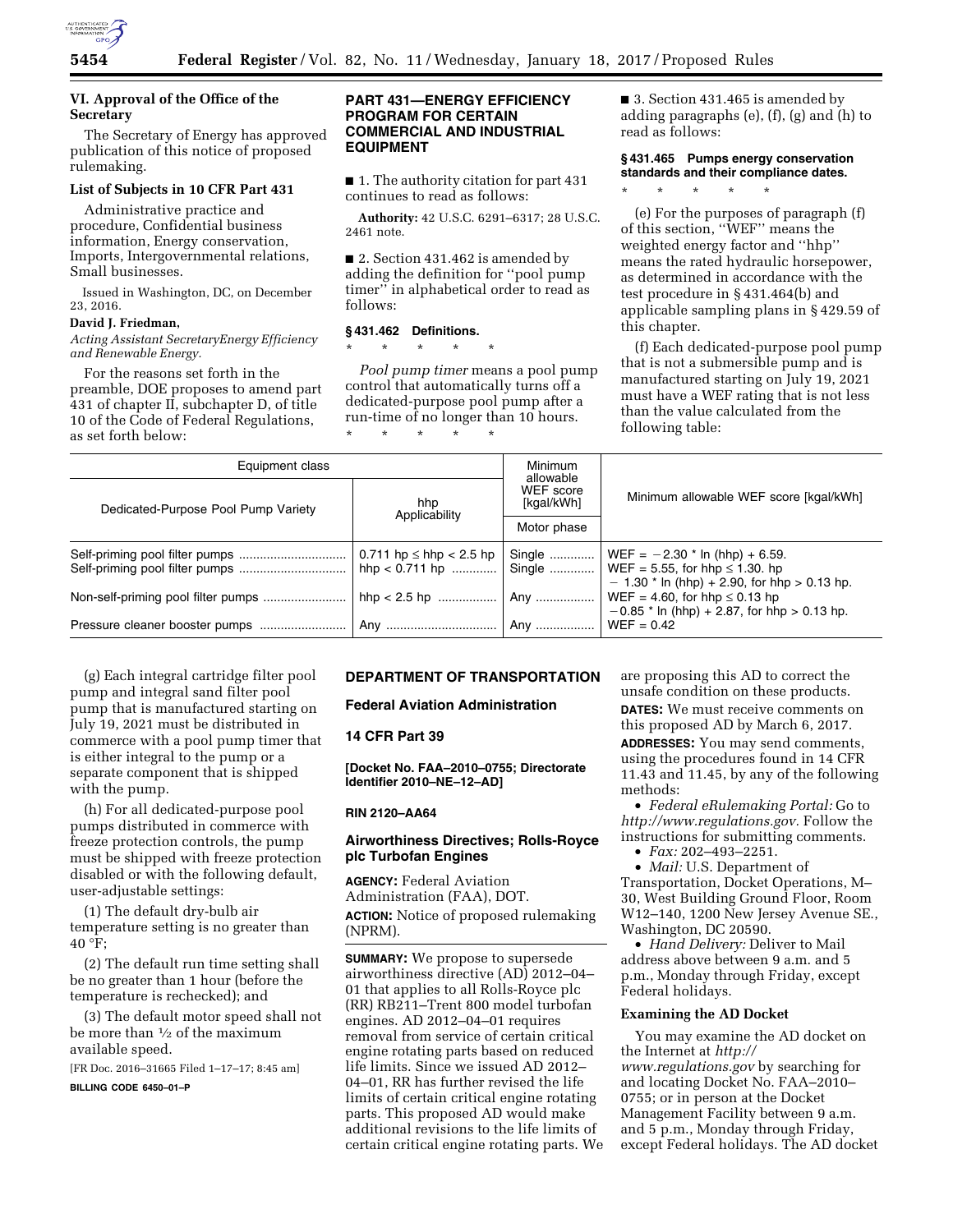contains this proposed AD, the mandatory continuing airworthiness information, regulatory evaluation, any comments received, and other information. The address for the Docket Office (phone: 800–647–5527) is in the **ADDRESSES** section. Comments will be available in the AD docket shortly after receipt.

### **FOR FURTHER INFORMATION CONTACT:**

Robert Green, Aerospace Engineer, Engine Certification Office, FAA, Engine & Propeller Directorate, 1200 District Avenue, Burlington, MA 01803; phone: 781–238–7754; fax: 781–238–7199; email: *[robert.green@faa.gov.](mailto:robert.green@faa.gov)* 

## **SUPPLEMENTARY INFORMATION:**

## **Comments Invited**

We invite you to send any written relevant data, views, or arguments about this proposed AD. Send your comments to an address listed under the **ADDRESSES** section. Include ''Docket No. FAA–2010–0755; Directorate Identifier 2010–NE–12–AD'' at the beginning of your comments. We specifically invite comments on the overall regulatory, economic, environmental, and energy aspects of this proposed AD. We will consider all comments received by the

closing date and may amend this proposed AD because of those comments.

We will post all comments we receive, without change, to *[http://](http://www.regulations.gov) [www.regulations.gov,](http://www.regulations.gov)* including any personal information you provide. We will also post a report summarizing each substantive verbal contact we receive about this proposed AD.

## **Discussion**

On February 10, 2012, we issued AD 2012–04–01, Amendment 39–16956 (77 FR 10355, February 22, 2012), ''AD 2012–04–01,'' for all RR RB211–Trent 800 model turbofan engines. AD 2012– 04–01 requires removal from service of certain critical engine rotating parts based on reduced life limits. AD 2012– 04–01 resulted from RR reducing the life limits of certain critical engine rotating parts. We issued AD 2012–04–01 to prevent the failure of critical engine rotating parts, which could result in damage to the engine and damage to the airplane.

## **Actions Since AD 2012–04–01 Was Issued**

Since we issued AD 2012–04–01, RR has reduced the life limit of two affected

#### ESTIMATED COSTS

critical engine rotating parts and extended the life of an additional critical engine rotating part. Also since we issued AD 2012–04–01, the European Aviation Safety Agency (EASA) has issued AD 2016–0223, dated November 8, 2016, which imposes new life limits on certain critical engine rotating parts.

# **FAA's Determination**

We are proposing this AD because we evaluated all the relevant information and determined the unsafe condition described previously is likely to exist or develop in other products of the same type design.

# **Proposed AD Requirements**

This proposed AD would require replacement of certain critical engine rotating parts at a newer, lower life limit. This proposed AD would also extend the life limit for an additional critical engine rotating part.

#### **Costs of Compliance**

We estimate that this proposed AD affects 16 engines installed on airplanes of U.S. registry.

We estimate the following costs to comply with this proposed AD:

| Action                                        | Labor cost                                      | Parts cost                             | Cost per<br>product | Cost on U.S.<br>operators |
|-----------------------------------------------|-------------------------------------------------|----------------------------------------|---------------------|---------------------------|
| Replacement of critical engine rotating parts | 0 work-hours $\times$ \$85 per<br>hour $=$ \$0. | \$45,000 (pro-rated cost of<br>parts). | \$45,000            | \$720,000                 |

#### **Authority for This Rulemaking**

Title 49 of the United States Code specifies the FAA's authority to issue rules on aviation safety. Subtitle I, Section 106, describes the authority of the FAA Administrator. Subtitle VII, Aviation Programs, describes in more detail the scope of the Agency's authority.

We are issuing this rulemaking under the authority described in Subtitle VII, Part A, Subpart III, Section 44701, ''General requirements.'' Under that section, Congress charges the FAA with promoting safe flight of civil aircraft in air commerce by prescribing regulations for practices, methods, and procedures the Administrator finds necessary for safety in air commerce. This regulation is within the scope of that authority because it addresses an unsafe condition that is likely to exist or develop on products identified in this rulemaking action.

#### **Regulatory Findings**

We have determined that this proposed AD would not have federalism implications under Executive Order 13132. This proposed AD would not have a substantial direct effect on the States, on the relationship between the national Government and the States, or on the distribution of power and responsibilities among the various levels of government.

For the reasons discussed above, I certify that the proposed regulation: (1) Is not a ''significant regulatory

action'' under Executive Order 12866,

(2) Is not a ''significant rule'' under the DOT Regulatory Policies and Procedures (44 FR 11034, February 26, 1979),

(3) Will not affect intrastate aviation in Alaska to the extent that it justifies making a regulatory distinction, and

(4) Will not have a significant economic impact, positive or negative, on a substantial number of small entities under the criteria of the Regulatory Flexibility Act.

#### **List of Subjects in 14 CFR Part 39**

Air transportation, Aircraft, Aviation safety, Incorporation by reference, Safety.

#### **The Proposed Amendment**

Accordingly, under the authority delegated to me by the Administrator, the FAA proposes to amend 14 CFR part 39 as follows:

## **PART 39—AIRWORTHINESS DIRECTIVES**

■ 1. The authority citation for part 39 continues to read as follows:

**Authority:** 49 U.S.C. 106(g), 40113, 44701.

#### **§ 39.13 [Amended]**

■ 2. The FAA amends § 39.13 by removing airworthiness directive (AD) 2012–04–01, Amendment 39–16956 (77 FR 10355, February 22, 2012), and adding the following new AD:

**Rolls-Royce plc:** Docket No. FAA–2010– 0755; Directorate Identifier 2010–NE– 12–AD.